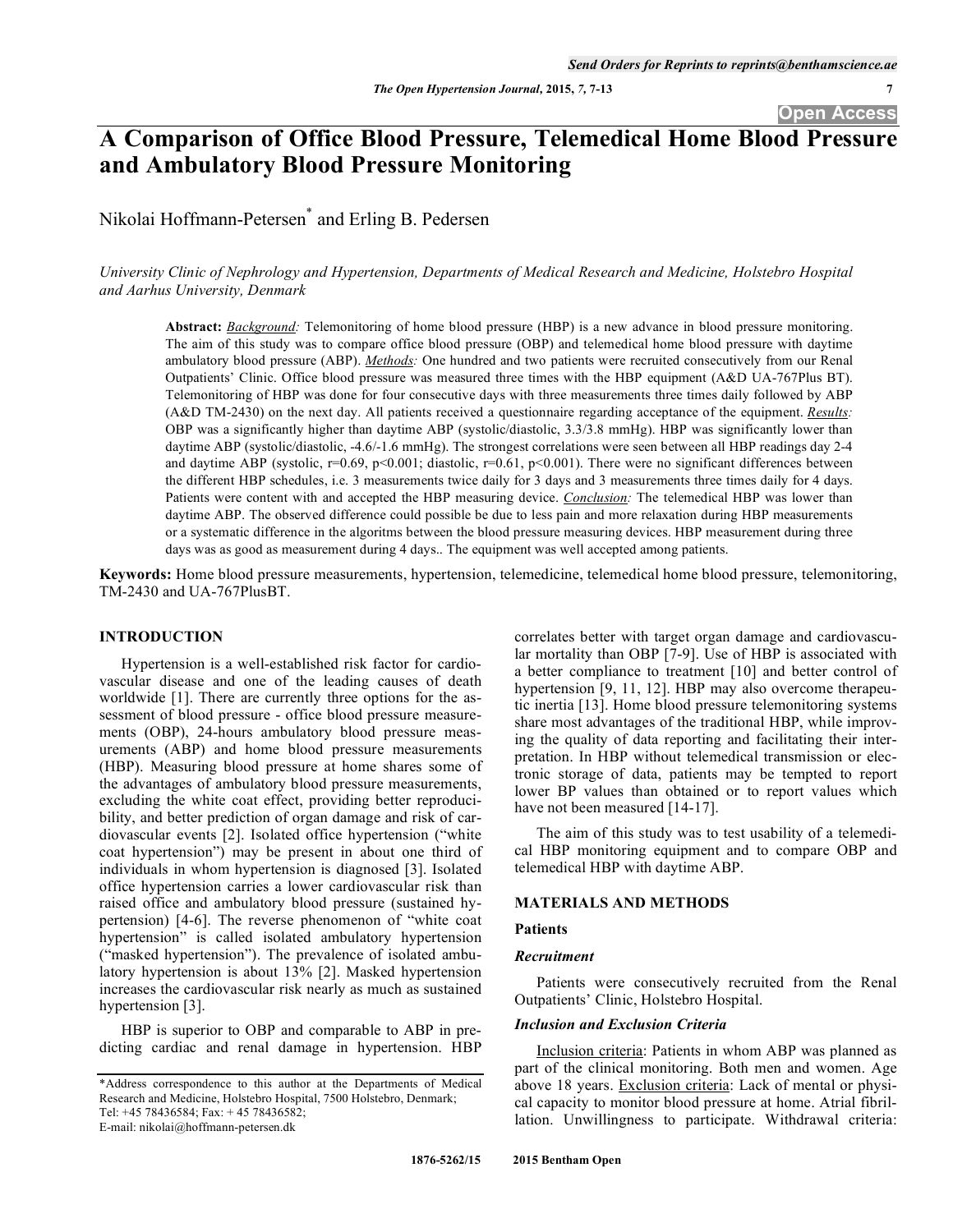Changes in medication during the periods where HBP and ABP were measured or between the two periods. More than 2 x 3 missing HBP measurements during the study. An ABP with less than 30 blood pressure measurements. Development of exclusion criteria.

# *Number of Subjects*

It was calculated that 95 patients should be included in the study to detect a difference between daytime ABP and telemedical HBP of 1.5 mm Hg with a SD of 4.5 mmHg at a significance level of 5% with a power of 90%.

## **Experimental Procedures**

Participants were given instructions (written and orally) on handling the telemedical HBP equipment. Office blood pressure was measured in the clinic. The patients had the HBP equipment at home for 4 days. On the fifth day they returned the HBP equipment and underwent a 24-h ABP using the same arm as in the OBP and the HBP.

#### **Blood Pressure Measurements**

# *Office Blood Pressure*

OBP was measured in sitting position after 10 minutes of rest with the arm supported, the cuff at heart level and cuff size based on upper arm measurements according to the ESH guidelines [2].

Initially two measurements were made in order to accustom the patients to the procedure. Next three measurements were recorded with an interval of one minute. Office blood pressure was calculated as a mean of the last three measurements. The equipment used for the office blood pressure measurement was the same as for the home blood pressure measurement.

# *Telemedical Home Blood Pressure*

Telemedical HBP was measured using a telecommunication system consisting of a validated, semiautomatic oscillometric BP measuring device, UA-767PlusBT (A&D Company Limited, Tokyo, Japan) and a telemedical monitor (Tunstall Healthcare RTX 3371). The patients were instructed to do three blood pressure measurements in the morning before going to work (between 6 and 8 a.m.), three blood pressure measurements before dinner (between 5 and 7 p.m.) and three blood pressure measurements before bedtime (between 9 and 11 p.m.) in the sitting position after 10 minutes of rest. These measurements were done on four consecutive days. *Via* Bluetooth connections, the blood pressure measurements were sent from the device to the telemedical monitor. Interaction with the patient was done *via* a display on the monitor, *via* control of the measurement unit, and by using a loudspeaker with instructions.

The telemedical monitor exchanged data with the server system over the GPRS wireless network (mobil phone data network) after each session of three measurements.

# *Ambulatory Blood Pressure*

24-h ABP was measured using a TM-2430 (A&D Company Limited, Tokyo, Japan) just after completion of the 4 days of HBP. The TM-2430 is a clinically validated, oscillometric and fully automated ambulatory blood pressure measuring devices. The patients' blood pressure was measured at 15-minutes interval between 7.00 a.m. and 11.00 p.m. and 30-minutes intervals between 11.00 p.m. and 7.00 a.m. Participants were instructed to maintain their usual daily activities but to keep their forearm quiet and extended during measurements. Daytime ABP was calculated according to each patient's diurnal cycle.

#### **Questionnaire**

All patients received a questionnaire to obtain an impression of, acceptance of the device along with the instructions to the telemedical HBP equipment. They returned the fulfilled questionnaire on the fifth day together with the telemedical HBP equipment. The questionnaire comprised the following 9 questions:

- 1) Were there any problems in turning on the monitor?
- 2) Did you read the written operating instructions?
- 3) Was it easy to get clear signal on the monitor?
- 4) How was the blood pressure device to operate?
- 5) How was monitor to operate?
- 6) Did you miss any functionality of the monitor or did anything about the monitor bother you?
- 7) How was it to make three blood pressure measurements three times a day?
- 8) What did you think about the communication with the monitor?
- 9) Did the monitor and the blood pressure device fulfil your expectations?

# **Effect Variables**

The primary effect variable was the difference between daytime ABP and telemedical HBP. Secondary effect variables were differences between OBP on one hand, HBP day 2-3 (three readings twice a day) and HBP day 2-4 (all readings) on the other.

#### **Statistics**

The statistical analyses were performed using the IBM SPSS Statistics (version 20). Student's paired t-tests were applied for comparison of mean values. Bland-Altman plots were constructed for further evaluation of the agreement of mean values. In these plots, limits of agreement were derived from the standard deviations of the mean difference between the measurements [18]. Correlation analyses were done using Person's test. All results are given as means  $\pm$  standard deviation. All data were normally distributed. P<0.05 was the limit of statistical significance.

# **RESULTS**

#### **Demographics**

During the recruitment period of six month 113 patients were included in the study. Eleven were excluded: One dropped out because of a very high blood pressure and the need of extra medication, one due to side effects of medica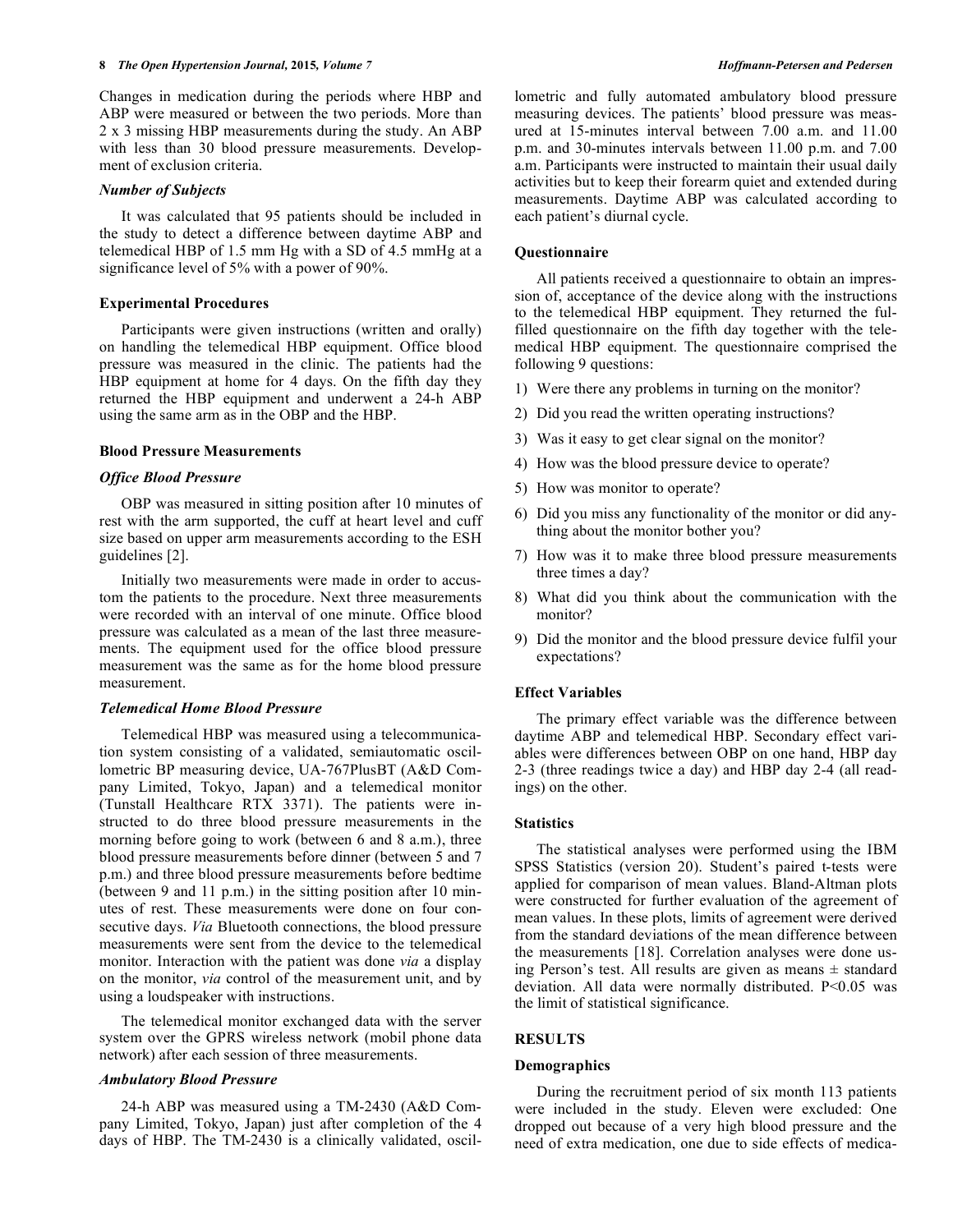tion, two had not an ABP performed as planned, and data from seven patients were rejected because of too few HBP measurements. Thus, data were analysed from 102 individuals (36 women and 66 men) with a mean age 55 years (range 17-81).

#### **Blood Pressure Measurements**

Table **1** shows mean OBP, daytime ABP, HBP each measuring day, HBP of day 2-3 (readings morning and evening), and HBP of day 2-4 (all readings). There was a gradual decline from OBP to ABP and further to HBP. Apart from day 1, systolic HBP was significantly lower than ABP. A significant decline in systolic HBP was seen from day 1 to day  $2$  ( $p=0.001$ ), whereas the change in diastolic blood pressure was not significant. The day to day change in systolic blood pressure the following days was not significant.

Table **2** shows the mean difference between average systolic/diastolic blood pressure in the different ways of measurements and different HBP schedules. Mean OBP was significantly higher than average HBP (systolic/diastolic,  $3.3/3.8$  mmHg,  $p<0.05/p<0.001$ ). Mean systolic HBP (all readings day 2-4) was significantly lower than average systolic daytime ABP  $(-4.6 \text{ mmHg}, p = 0.001)$ . Mean diastolic HBP was not significantly lower when only measuring HBP for 3 days  $(-1.5 \text{ mmHg}, \text{p=0.08})$  and just significant when measuring HBP for 4 days  $(-1.6 \text{ mmHg}, \text{p=0.035})$ . There was no significant difference between the different HBP schedules (three measures three times daily for four days or three measures twice daily for three days) (shown in Fig. **1**).

Fig. (**1**) shows the Bland-Altman plots for both systolic and diastolic blood pressure to further evaluate agreement of mean values ABP versus HBP (all reading day 2-4). In these plots limits of agreement are derived from the standard deviations of the mean difference between the measurements. Visual inspection of these plots shows that there was a systematic difference especially in systolic blood pressure. The difference was present over the entire range of systolic values. The mean diastolic difference was just significant.

# **Correlation of Blood Pressure Measurements**

Table **3** shows correlation analyses between average OBP and HBP with average daytime ABP. The highest systolic correlation coefficient was seen for the four day HBP schedule including all readings (systolic/diastolic,  $r=0.69/r=0.61$ , p<0.001/p<0.001). Systolic blood pressure readings in the clinic showed a weak correlation with daytime ABP (r=0.52, p<0.001), whereas the diastolic correlation was stronger  $(r=0.64, p<0.001)$ .

The effect of including an increasing number of measurements gives a better correlation, but as seen in Table **2** mean values the home blood pressure only decline 0.5/0.1 mmHg (systolic/diastolic) when measured four days three times daily (average of 27 measurements) instead of three days twice daily (average of 12 measurements), and this difference was not significant.

# **Questionnaire**

Table **4** shows the results of the questionnaire, which was fulfilled of 100 patients. It showed general acceptability of the system. Only 83% read the written instructions. None had problems getting a good signal to the monitor. All found it okay or easy to use the blood pressure device. Almost all found it easy or okay to turn on the monitor, 82% found it easy to use the monitor, whereas 18% found it okay. Only 6% missed functionality in the monitor or were bothered by the monitor, and 96% felt that the communication with the monitor was good and informative. Only 2% found it burdensome and time consuming to make three blood pressure measurements three times daily.

# **DISCUSSION**

The study showed that telemedical HBP was lower than daytime ABP and office blood pressure. There was a better correlation between HBP and daytime ABP than for OBP and daytime ABP. Systolic HBP on day 1 was higher than on each of days 2-4, with only a slight non-significant day-today decrease in BP level from day 2-4. The study showed no significant difference between the use of three measurements

**Table 1. Mean values of office (OBP), home (HBP) and ambulatory blood pressure (ABP) in 102 patients. Significance levels are shown for the comparison between the different blood pressure measurements and the daytime ABP.** 

|                                    | <b>Systolic Blood Pressure</b><br>(mmHg) | <b>Diastolic Blood Pressure</b><br>(mmHg) |
|------------------------------------|------------------------------------------|-------------------------------------------|
| <b>OBP</b>                         | $139 \pm 18$ *                           | $85 \pm 12$ ***                           |
| Daytime, ABP                       | $136 \pm 13$                             | $81 \pm 7$                                |
| HBP, day 1                         | $135 \pm 15$                             | $81 \pm 11$                               |
| HBP, day 2                         | $132 \pm 15$ **                          | $80 \pm 10$                               |
| HBP, day 3                         | $131 \pm 16$ ***                         | $79 \pm 10*$                              |
| HBP, day 4                         | $131 \pm 14$ ***                         | $79 \pm 10$                               |
| HBP, day 2-3 (morning $&$ evening) | $132 \pm 15$ ***                         | $80 \pm 10$                               |
| HBP, day 2-4 (all readings)        | $132 \pm 14$ ***                         | $79 \pm 10*$                              |

Values are expressed as means  $\pm$  SD. Significance level: \*\*\*p<0.001, \*\*p<0.01, \*p<0.05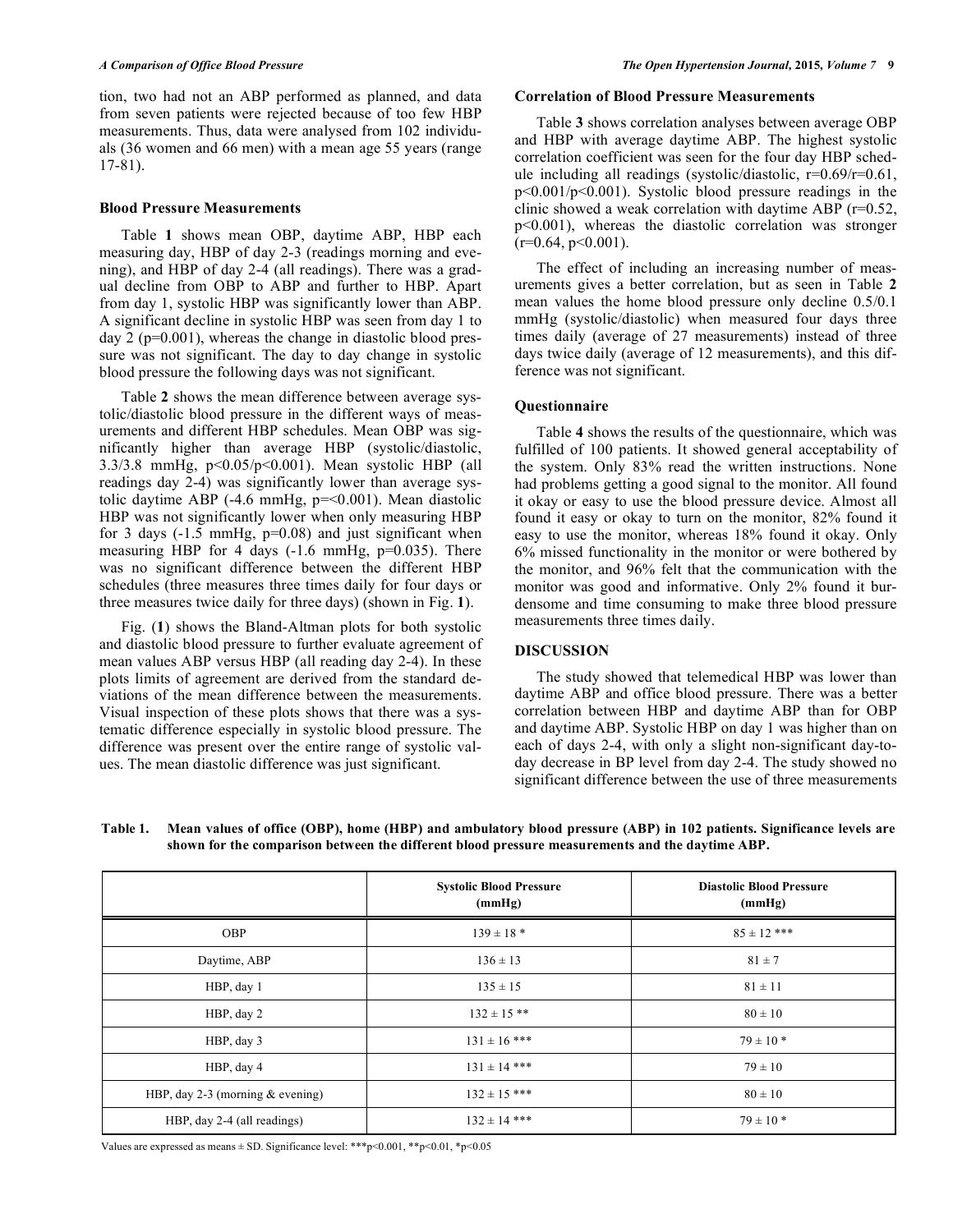|                                                                  | Mean systolic difference<br>mmHg $[95\%$ CI] | Mean diastolic difference<br>$mmHg$ [95% CI] |
|------------------------------------------------------------------|----------------------------------------------|----------------------------------------------|
| OBP – daytime ABP                                                | $3.3$ [0.2;6.4] $*$                          | $3.8$ [2.1;5.6] ***                          |
| HBP, day 2-3 (morning $&$ evening) - daytime ABP                 | $-4.1$ [ $-6.6$ ; $-1.8$ ] ***               | $-1.5$ [ $-3.2;0.2$ ]                        |
| HBP, day 2-4 (all readings)<br>- daytime ABP                     | $-4.6$ [ $-6.6$ ; $-2.5$ ] ***               | $-1.6$ [ $-3.2$ ; $-0.1$ ] *                 |
| HBP, day 2-3 (morning $&$ evening) - HBP, day 2-4 (all readings) | $0.4$ [-0.4;1.2]                             | $0.1$ [-0.4;0.6]                             |

**Table 2. Mean difference between average systolic/diastolic blood pressure in the different ways of measuring blood pressure and different HBP schedules.** 

Values are expressed as means with 95% confidence intervals in brackets. Significance level: \*\*\*p<0.001, \*p<0.05



**Fig. (1).** Bland-Altman plots presenting differences in blood presssure between home blood pressure (HBP) and daytime ambulatory blood pressure (ABP) for a sequential comparison. The solid black line represent the mean difference and the two dotted lines represent  $\pm 2$  SD.

|  |  | Table 3. Correlations between average OBP and HBP on the one hand and average daytime ABP on the other. |
|--|--|---------------------------------------------------------------------------------------------------------|
|  |  |                                                                                                         |

|                                                    | <b>Systolic BP</b> | <b>Diastolic BP</b> |
|----------------------------------------------------|--------------------|---------------------|
|                                                    | r                  | r                   |
| OBP vs. day-time ABP                               | $0.52***$          | $0.64***$           |
| HBP, day 1 vs. daytime ABP                         | $0.61***$          | $0.56***$           |
| HBP, day 2 vs. daytime ABP                         | $0.61***$          | $0.58***$           |
| HBP, day 3 vs. daytime ABP                         | $0.63***$          | $0.56***$           |
| HBP, day 4 vs. daytime ABP                         | $0.69***$          | $0.59***$           |
| HBP, day 2-3 (morning $&$ evening) vs. daytime ABP | $0.61***$          | $0.55***$           |
| HBP, day 2-4 (all readings) vs. daytime ABP        | $0.69***$          | $0.61***$           |

Significance level: \*\*\*p<0.001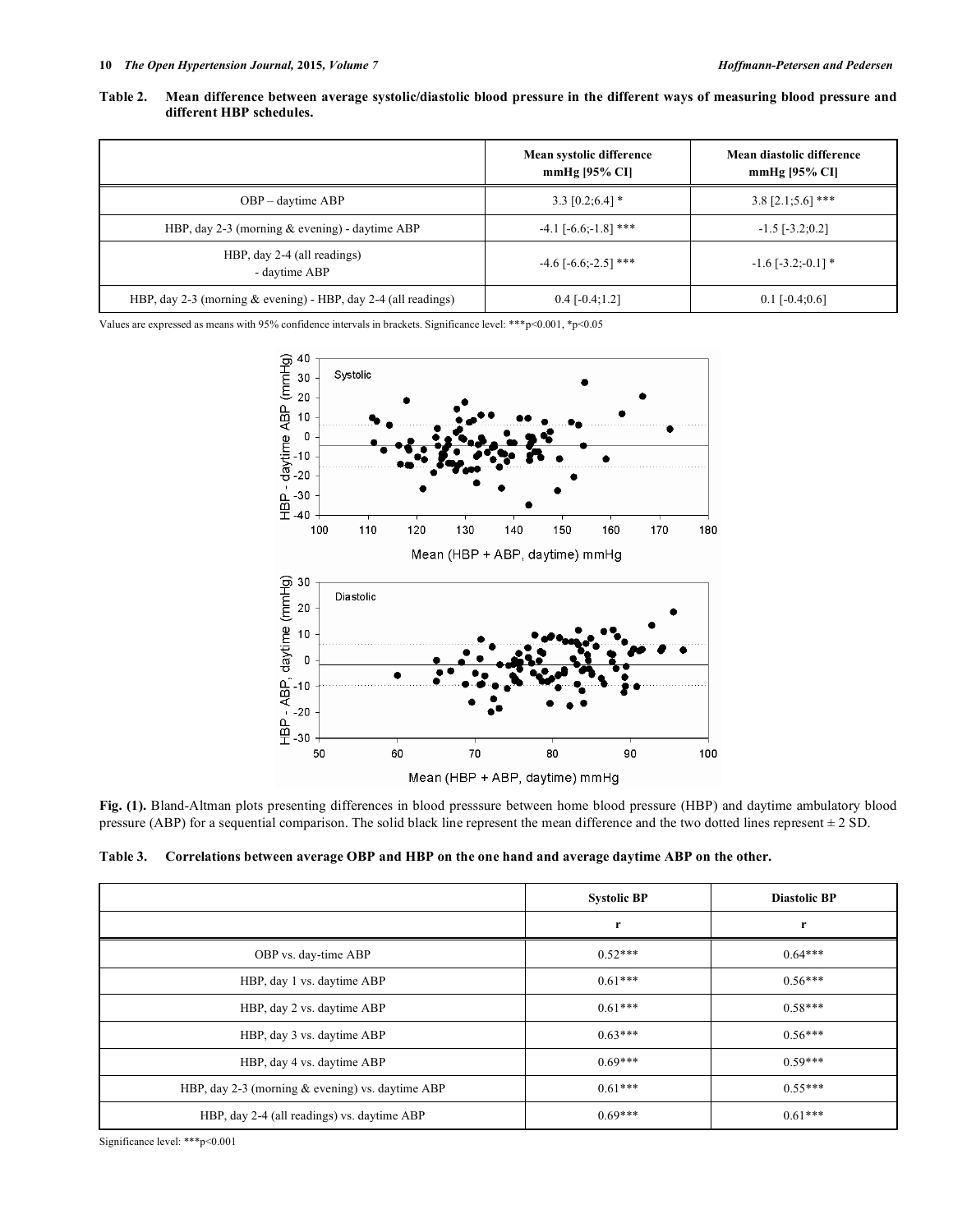**Table 4. Results from the questionnaire from 100 patients. Number of patients who answered each question and in brackets the percentage of the ones who answered the specific question.** 

|                                                                                                   | <b>Difficult</b>                       | Okav           | Easy                           |
|---------------------------------------------------------------------------------------------------|----------------------------------------|----------------|--------------------------------|
| 1) Were there any problems in turning on the monitor?                                             | $1(1\%)$                               | 12(12%)        | 86 (87%)                       |
| 4) How was the blood pressure device to operate?                                                  | $\overline{0}$                         | 14(14%)        | 83 (86%)                       |
| 5) How was monitor to operate?                                                                    | $\mathbf{0}$                           | 17(18%)        | 80 (82%)                       |
|                                                                                                   | Yes                                    | N <sub>0</sub> | Don't know                     |
| 2) Did you read the written operating instructions?                                               | 82 (83%)                               | 17(17%)        | $\mathbf{0}$                   |
| 3) Was it easy to get clear signal on the monitor?                                                | $96(100\%)$                            | $\theta$       | $\theta$                       |
| 9) Did the monitor and the blood pressure device fulfil your expecta-<br>tions?                   | 5(6%)                                  | 78 (93%)       | $1(1\%)$                       |
| 6) Did you miss any functionality of the monitor or did anything<br>about the monitor bother you? | 5(6%)                                  | 82 (94%)       | $\mathbf{0}$                   |
|                                                                                                   | Good and informative                   | Understandable | <b>Difficult to understand</b> |
| 8) What did you think about the communication with the monitor?                                   | 88 (96%)                               | 3(3%)          | $1(1\%)$                       |
|                                                                                                   | <b>Stressful and time</b><br>consuming | Acceptable     | Quick and easy                 |
| 7) How was it to make three blood pressure measurements three<br>times a day?                     | 2(2%)                                  | $25(30\%)$     | 55 (67%)                       |

twice daily for three days (excluding day one, leaving 12 measures in the mean) and three measurements three times daily for four days (excluding day one, leaving 27 measures in the mean).

Accurate measurement of BP is essential in the diagnosis and follow-up of hypertensive patients. Several factors such as observer variation, environment, and equipment may influence BP measurements. In the present study we used automated transmission of data to eliminate self-reporting bias of HBP [15-17, 19] To eliminate measurement bias we used the same validated, automatic device for OBP and HBP (UA-767plusBT). Our five HBP devices were all new when starting this validation. The UA-767PlusBT is recommended for clinical use by the British Hypertension Society [20] and DablEducational [21, 22] achieving an A/A grade in 2 clinical studies [23, 24]. For ABP the TM-2430 has been clinically validated [25, 26].

The limitations of HBP are interference with the patients' daily activities and the automated devices being inaccurate. In this study we tried to reduce the interference with patients daily activities by instructing them to measure the blood pressure in the morning before going to work (between 6 and 8 a.m.), before dinner (between 5 and 7 p.m.) and before bedtime (between 9 and 11 p.m.). To improve accuracy, we used the same automated device for the OBP and the HBP.

In our population, average systolic HBP was 4.2 mmHg lower than the values of systolic daytime ABP. In other populations, especially among untreated young individuals, the same phenomenon has been seen [27]. This may be indicative of a reduced alertness of patients during selfmeasurement, which seems to be reflected by the decline. The lower systolic HBP than systolic daytime ABP could also be explained by the measurement conditions. Prior to the home blood pressure measurement the patients were instructed to do the measurements in sitting position after 10 minutes of rest, and the monitor told the patient the same before the patients pressed the button of the blood pressure device. The patients may have been more compliant with regard to the period of rest than during usual measurements of blood pressure at home and certainly more relaxed than during ABP measurements, as the unexpected inflation of the cuff has been reported to be uncomfortable by many patients. In contrast, inconvenience is of minor importance when doing HBP. The last explanation could be a difference in accuracy between the blood pressure measuring devices UA-767PlusBT and the TM-2430. Both have been clinically validated according to validation guidelines. But such validations can hide an accuracy problem, especially when two devices are compared and the accepted limits in clinical validation according to the AAMI are an accuracy of  $\pm$  5 mmHg with a standard deviation of 8 mmHg. Our is the first direct comparison between these two devices.

We found that the blood pressure measurements at home were significantly higher on the first day of measurements than those of the following days [2, 11, 28]. We found no significant difference between the recommended schedule and an extended schedule with three measurements three times daily for four consecutive days. Thus, according to our results measurements during three days could be recommended.

HBP by patients is associated with better blood pressure readings and improved control of hypertension compared to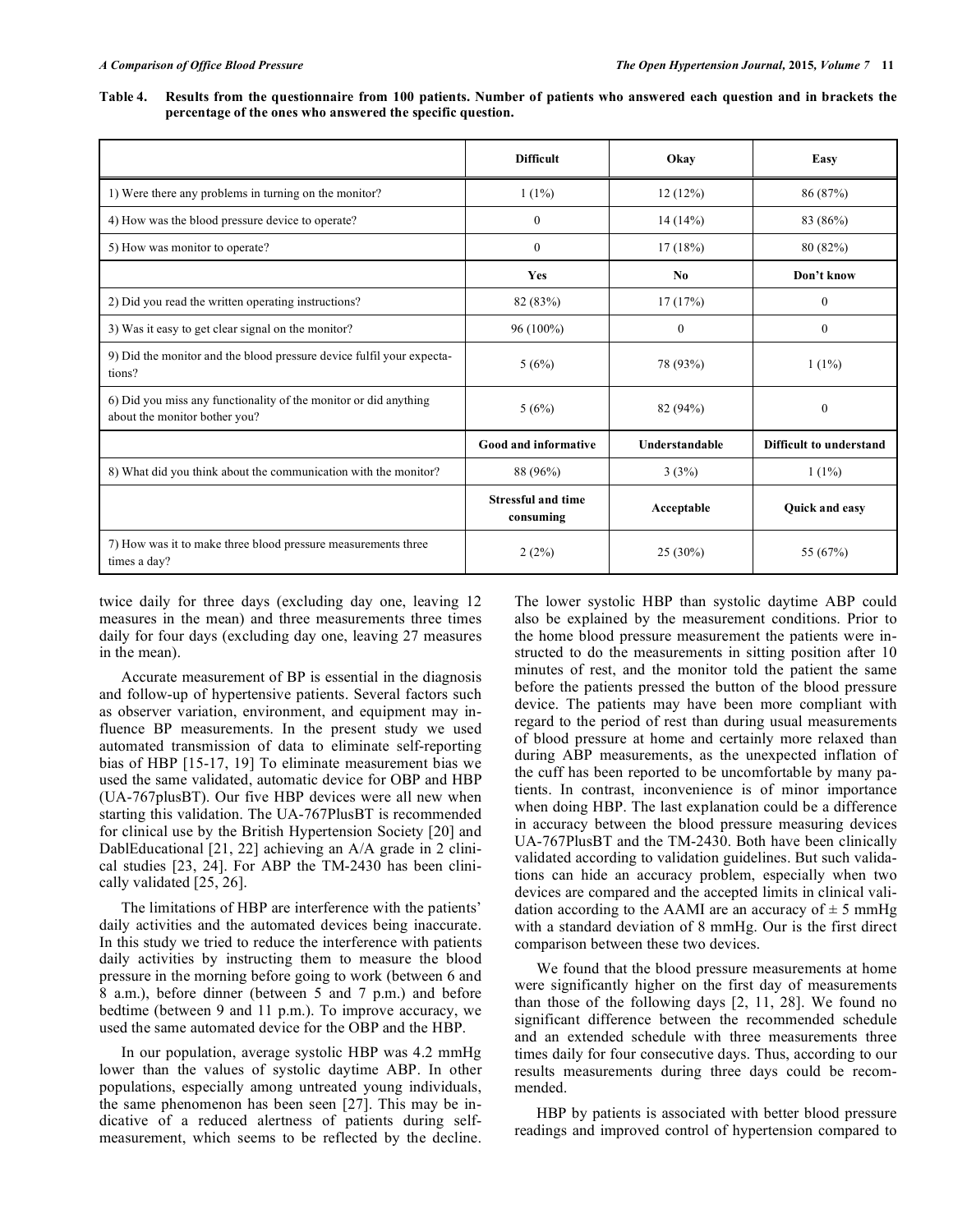#### **12** *The Open Hypertension Journal, 2015, Volume 7 Hoffmann-Petersen and Pedersen Hoffmann-Petersen and Pedersen*

the usual blood pressure monitoring of the healthcare system [29].

HBP is presently the most acceptable method to patients and is preferred to measurements in the office or out-patient clinic [30]. The results demonstrate that the telemedical HBP system is easy to use and acceptable also to elderly people.

Our results may be influenced by a number of factors. First, we did not do "the reference standard" OBP with a mercury sphygmomanometer along with OBP measured with the UA-767PlusBT. Second, HBP was measured before ABP, the opposite order might have yielded other results. Third, we did the HBP measurements with only one blood pressure device. It would have been interesting to compare the UA-767PlusBT with another validated HBP device to see if the lower systolic HBP was the case for other HBP devices.

Our results have several strengths. First, the study was conducted on a rather high number of patients. Second, the HBP measuring devices were new and unused. The ABP devices in our Renal Outpatients' Clinic are routinely and regularly calibrated. Third, all patients had the same instructions for the use of the devices and the importance of sitting down and relax prior to each measurements cycle was repeated by the telemedical monitor. Fourth, all blood pressure readings were sent automatically to a central server leaving no room for registration bias.

# **CONCLUSION**

The telemedical HBP was lower than daytime ABP. The observed difference could possible be due to less pain accompanying the measurements, that the patients were more relaxed when doing the measurements or because of a systematic difference in the blood pressure device algorithms. No significant difference between the different HBP schedules, i.e. three measurements twice daily for three days and three measurements three times daily for four days. A questionnaire showed general acceptability of the system.

# **CONFLICT OF INTEREST**

The authors confirm that this article content has no conflict of interest.

# **ACKNOWLEDGEMENTS**

This work was supported by grants from Region Midtjylland and the Municipality of Holstebro.

#### **REFERENCES**

- [1] Kearney PM, Whelton M, Reynolds K, *et al.* Global burden of hypertension: analysis of worldwide data. Lancet 2005; 365: 217-23.
- [2] Mancia G, Fagard R, Narkiewicz K, *et al.* 2013 ESH/ESC guidelines for the management of arterial hypertension: The task force for the management of arterial hypertension of the European society of hypertension (ESH) and of the European society of cardiology (ESC). Eur Heart J 2013; 34: 2159-219.
- [3] Fagard RH, Cornelissen VA. Incidence of cardiovascular events in white-coat, masked and sustained hypertension versus true normotension: A meta-analysis. J Hypertens 2007; 25: 2193-8.
- [4] Hansen TW, Jeppesen J, Rasmussen S, *et al.* Ambulatory blood pressure monitoring and risk of cardiovascular disease: A population based study. Am J Hypertens 2006; 19: 243-50.
- [5] Mancia G, Bombelli M, Brambilla G, *et al.* Long-term prognostic value of white coat hypertension: An insight from diagnostic use of both ambulatory and home blood pressure measurements. Hypertension 2013; 62: 168-74.
- [6] Bjorklund K, Lind L, Zethelius B, *et al.* Isolated ambulatory hypertension predicts cardiovascular morbidity in elderly men. Circulation 2003; 107: 1297-302.
- [7] Stergiou GS, Siontis KC, Ioannidis JP. Home blood pressure as a cardiovascular outcome predictor: It's time to take this method seriously. Hypertension 2010; 55: 1301-3.
- [8] Ward AM, Takahashi O, Stevens R, *et al.* Home measurement of blood pressure and cardiovascular disease: Systematic review and meta-analysis of prospective studies. J Hypertens 2012; 30: 449-56.
- [9] Stergiou GS, Bliziotis IA. Home blood pressure monitoring in the diagnosis and treatment of hypertension: A systematic review. Am J Hypertens 2011; 24: 123-34.
- [10] Ogedegbe G, Schoenthaler A. A systematic review of the effects of home blood pressure monitoring on medication adherence. J Clin Hypertens (Greenwich) 2006; 8: 174-80.
- [11] Parati G, Stergiou GS, Asmar R, *et al.* European Society of Hypertension guidelines for blood pressure monitoring at home: A summary report of the second international consensus conference on home blood pressure monitoring. J Hypertens 2008; 26: 1505-26.
- [12] Pickering TG, Miller NH, Ogedegbe G, et al. Call to action on use and reimbursement for home blood pressure monitoring: A joint scientific statement from the American heart association, American society of hypertension, and preventive cardiovascular nurses association. Hypertension 2008; 52: 10-29.
- [13] Agarwal R, Bills JE, Hecht TJ, *et al.* Role of home blood pressure monitoring in overcoming therapeutic inertia and improving hypertension control: A systematic review and meta-analysis. Hypertension 2011; 57: 29-38.
- [14] Myers MG. Reporting bias in self-measurement of blood pressure. Blood Press Monit 2001; 6: 181-3.
- [15] Mengden T, Medina HRM, Beltran B, *et al.* Reliability of reporting self-measured blood pressure values by hypertensive patients. Am J Hypertens 1998; 11: 1413-7.
- [16] Nordmann A, Frach B, Walker T, *et al.* Comparison of selfreported home blood pressure measurements with automatically stored values and ambulatory blood pressure. Blood Press 2000; 9: 200-5.
- [17] Johnson KA, Partsch DJ, Rippole LL, *et al.* Reliability of selfreported blood pressure measurements. Arch Intern Med 1999; 159: 2689-93.
- [18] Bland JM, Altman DG. Statistical methods for assessing agreement between two methods of clinical measurement. Lancet 1986; 1: 307-10.
- [19] Myers MG, Godwin M, Dawes M, *et al.* Conventional versus automated measurement of blood pressure in primary care patients with systolic hypertension: Randomised parallel design controlled trial. BMJ 2011; 342: d286.
- [20] British Hypertension Society. Available from: http://www.bhsoc.org [Accessed 17 May 2014].
- [21] Atkins N, O'Brien. The dabl educational trust device equivalence procedure. Blood Press Monit 2007; 12: 246-9.
- [22] Dabl Educational Trust. Available from: http://www.dableducational.org [Accessed 17 May 2014].
- [23] Verdecchia P, Angeli F, Poeta F, *et al.* Validation of the A&D UA-774 (UA-767Plus) device for self-measurement of blood pressure. Blood Press Monit 2004; 9: 225-9.
- [24] Kobalava ZD, Kotovskaia IV, Rusakova OS, Babaeva LA. Validation of UA-767 Plus device for self measurement of blood pressure. Clin Pharmacol Ther 2003; 12: 70-2.
- [25] Yip GW, So HK, Li AM, *et al.* Validation of A&D TM-2430 upper-arm blood pressure monitor for ambulatory blood pressure monitoring in children and adolescents, according to the British hypertension society protocol. Blood Press Monit 2012; 17: 76-9.
- [26] Palatini P, Frigo G, Bertolo O, *et al.* Validation of the A&D TM-2430 device for ambulatory blood pressure monitoring and evaluation of performance according to subjects' characteristics. Blood Press Monit 1998; 3: 255-60.